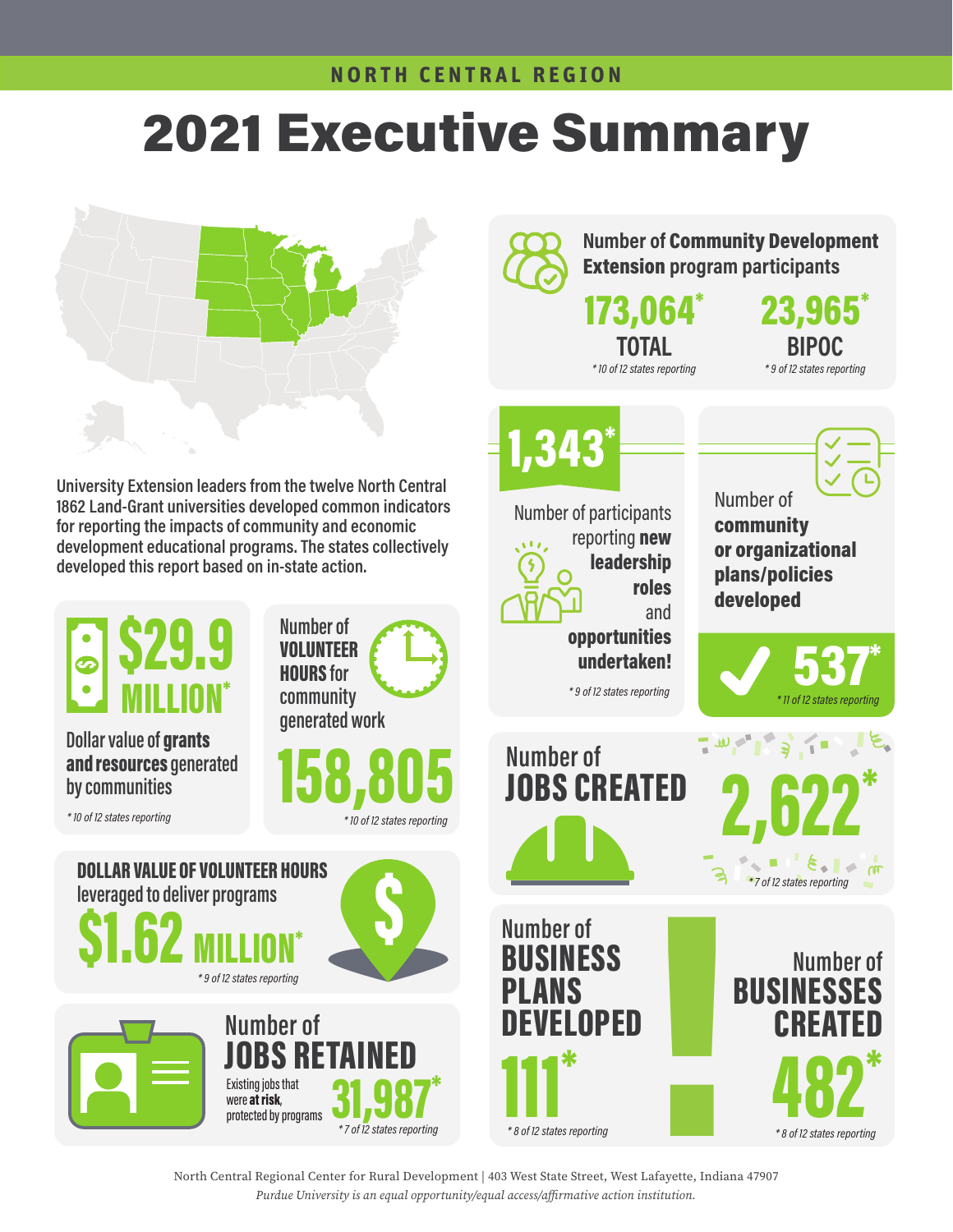

# **Illinois Extension**<br>UNIVERSITY OF ILLINOIS URBANA-CHAMPAIGN

### How Strengthening Partnerships helped Enhance Extension Community Broadband Outreach  $\bullet$

University of Illinois Extension partners with the Benton Institute of Broadband and Society and the Illinois Office of Broadband to help communities plan for broadband. Extension hosted 35 broadband webinars, and 25 virtual workshops with leaders from 12 counties and 13 communities across the state. This outreach provided information on funding and grants, infrastructure planning, project management, and broadband adoption, inclusion, and use. Extension Educators help communities build collaborations and conduct surveys, to strengthen their proposals for infrastructure deployment. Extension Specialist Nancy Ouedraogo works with Illini Science Policy Scholars to help communities address digital equity, mapping, grant writing, and more.



### American Citizen Planner – Indiana

Indiana plan commissions, city and town councils, boards of zoning appeals, and county commissions make land-use planning decisions that impact their communities. Therefore, these decision-makers need to grasp federal, state, and local regulations, community values, land use decision-making, and economic, social, and environmental considerations. In partnership with the Extension Foundation, Michigan State University, and the Purdue Land Use Team, Purdue Extension adapted the *American Citizen Planner* curriculum for Indiana audiences. The program's goal is to prepare citizens to serve their communities by building an understanding of planning processes, land-use regulations, zoning, decision-making with the public, and incorporating public input. Since 2020, over 100 people have received the Master Citizen Planner certificate in 14 Indiana counties.

# **IOWA STATE UNIVERSITY Extension and Outreach**

# Rural Housing Readiness Assessment

The Rural Housing Readiness Assessment (RHRA) program is targeted to Iowa cities that recognize the importance of adequate and affordable housing to the well-being of the community and its residents. Communities participate in workshops on data for housing decision-making and housing best practices. A local committee also surveys residents to gather opinions on housing needs. The program concludes with strategic planning workshops to develop housing vision statements and action plans. Forty-four communities have participated in RHRA, collectively receiving \$180,000 worth of technical assistance and putting in more than 3,800 hours of volunteer time.

### For more impact stories see the full 2021 Impact Report at<https://ncrcrd.ag.purdue.edu/>

North Central Regional Center for Rural Development 403 West State Street, West Lafayette, Indiana 47907



### Kansas PRIDE Program

Kansas PRIDE communities came out of the pandemic stronger than ever. A record 80 communities enrolled, completing 1,078 projects (314 that included youth), sustained 617 partnerships, contributed 68,447 volunteer hours (valued at \$1,744,715 based on the Independent Sector calculations for the value of volunteer time in Kansas), and raised nearly \$465,000 to reinvest back into their communities for local community projects. Kansas PRIDE staff created updated educational modules for communities (the Kansas PRIDE Community Toolkit) to provide updated education on fiscal responsibility, developing a vision and mission, as well as volunteer nature, motivation and maintenance, which is growing in popularity.

# $\underbrace{\text{MICHIGAN STATE}}_{\text{U N I V E R S I T Y}}$  Extension

### Citizen Planner Program

MSU Extension's Citizen Planner Program provides a unique program to learn the fundamentals of planning and zoning. Thousands of Michigan residents have graduated from the MSU Extension Citizen Planner Program since 1999. In 2021, 91 people participated in the Citizen Planner Program via Zoom and 206 individuals completed the self-paced Citizen Planner Online (CPO) program. Citizen Planner is a 6-week program with approximately 18 hours of instruction led by MSU Extension educators. CPO is an online, self-paced version of the program that takes approximately 15 hours to complete.

# UNIVERSITY OF MINNESOTA EXTENSION

### Local Conversations Form Conservation Priorities

The Extension Center for Community Vitality facilitated trainings in 2021 for Minnesota SWCD and NRCS staff, focusing on the review of existing plans and devising a Conservation Action Plan to identify opportunities and strategies to address local priorities. Going forward, these Plans will be evaluated by the extent to which they generate real benefits for local conservation needs. Aside from the potential benefits to natural resources, conservation programs can have positive economic impacts as well, with effects often seen in the areas of production, recreation, jobs, taxes, and spending.

Color Coding: Recognizing the thematic areas of NCRCRD's mission.

- Creating Resilient Communities & Economies
- Developing Leadership & Civic Engagement
- Promoting Community Health & Wellness